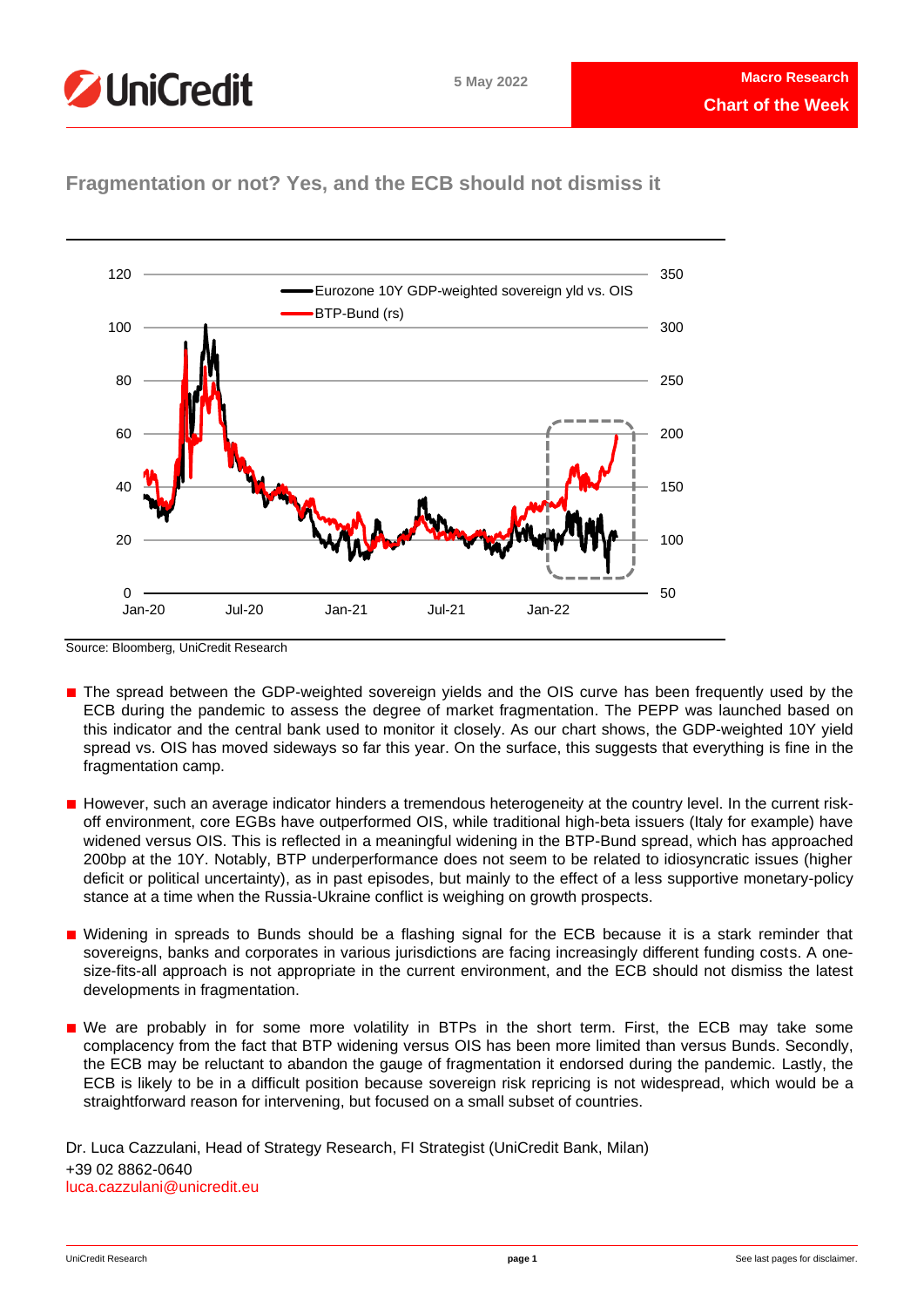

# **Legal Notices**

## **Glossary**

A comprehensive glossary for many of the terms used in the report is available on our website[: https://www.unicreditresearch.eu/index.php?id=glossary](https://www.unicreditresearch.eu/index.php?id=glossary)

## **Disclaimer**

Our recommendations are based on information obtained from or are based upon public information sources that we consider to be reliable, but for the completeness and accuracy of which we assume no liability. All information, estimates, opinions, projections and forecasts included in this report represent the independent judgment of the<br>analysts as of the date of the issue unless stated right not to update this information or to discontinue it altogether without notice. This report may contain links to websites of third parties, the content of which is not controlled by<br>UniCredit Bank. No liability is ass

This report is for information purposes only and (i) does not constitute or form part of any offer for sale or subscription of or solicitation of any offer to buy or subscribe for any<br>financial, money market or investment for any financial, money market or investment instrument or any security nor (iii) as marketing material within the meaning of applicable prospectus law . The investment possibilities discussed in this report may not be suitable for certain investors depending on their specific investment objectives and time horizon or in the context of their overall<br>financial situation. The investments di adverse effect on the value of investments. Furthermore, past performance is not necessarily indicative of future results. In particular, the risks associated with an investment in the financial, money market or investment instrument or security under discussion are not explained in their entirety.

This information is given without any warranty on an "as is" basis and should not be regarded as a substitute for obtaining individual advice. Investors must make their own determination of the appropriateness of an investment in any instruments referred to herein based on the merits and risks involved, their own investment strategy and their legal,<br>fiscal and financial position. As this docu of it shall form the basis of, or be relied on in connection with or act as an inducement to enter into, any contract or commitment whatsoever. Investors are urged to contact their bank's investment advisor for individual explanations and advice.

Neither UniCredit Bank AG, UniCredit Bank AG London Branch, UniCredit Bank AG Milan Branch, UniCredit Bank AG Vienna Branch, UniCredit Bank Austria AG, UniCredit Bulbank, Zagrebačka banka d.d., UniCredit Bank Czech Republic and Slovakia, ZAO UniCredit Bank Russia, UniCredit Bank Czech Republic and Slovakia Slovakia Branch,<br>UniCredit Bank Romania, UniCredit Bank AG New York Branch n (in negligence or otherwise) for any loss howsoever arising from any use of this document or its contents or otherwise arising in connection therewith.

This report is being distributed by electronic and ordinary mail to professional investors, who are expected to make their own investment decisions without undue reliance on this publication, and may not be redistributed, reproduced or published in whole or in part for any purpose.

This report was completed and first published on 5 May 2022 at 14:32.

## **Responsibility for the content of this publication lies with:**

## **UniCredit Group and its subsidiaries are subject to regulation by the European Central Bank**

a) UniCredit Bank AG (UniCredit Bank, Munich or Frankfurt), Arabellastraße 12, 81925 Munich, Germany, (also responsible for the distribution pursuant to §85 WpHG). Regulatory authority: "BaFin" – Bundesanstalt für Finanzdienstleistungsaufsicht, Marie-Curie-Str. 24-28, 60439 Frankfurt, Germany.

b) UniCredit Bank AG London Branch (UniCredit Bank, London), Moor House, 120 London Wall, London EC2Y 5ET, United Kingdom. Regulatory authority: "BaFin" –<br>Bundesanstalt für Finanzdienstleistungsaufsicht, Marie-Curie-Str. 2 regulatory status are available on request.

c) UniCredit Bank AG Milan Branch (UniCredit Bank, Milan), Piazza Gae Aulenti, 4 - Torre C, 20154 Milan, Italy, duly authorized by the Bank of Italy to provide investment services. Regulatory authority: "Bank of Italy", Via Nazionale 91, 00184 Roma, Italy and Bundesanstalt für Finanzdienstleistungsaufsicht, Marie-Curie-Str. 24-28, 60439 Frankfurt, Germany.

d) UniCredit Bank AG Vienna Branch (UniCredit Bank, Vienna), Rothschildplatz 1, 1020 Vienna, Austria. Regulatory authority: Finanzmarktaufsichtsbehörde (FMA), Otto-Wagner-Platz 5, 1090 Vienna, Austria and subject to limited regulation by the "BaFin" – Bundesanstalt für Finanzdienstleistungsaufsicht, Marie-Curie-Str. 24-28, 60439<br>Frankfurt, Germany. Details about the extent of our reg

e) UniCredit Bank Austria AG (Bank Austria), Rothschildplatz 1, 1020 Vienna, Austria. Regulatory authority: Finanzmarktaufsichtsbehörde (FMA), Otto-Wagner-Platz 5, 1090 Vienna, Austria

f) UniCredit Bulbank, Sveta Nedelya Sq. 7, BG-1000 Sofia, Bulgaria. Regulatory authority: Financial Supervision Commission (FSC), 16 Budapeshta str., 1000 Sofia, Bulgaria g) Zagrebačka banka d.d., Trg bana Josipa Jelačića 10, HR-10000 Zagreb, Croatia. Regulatory authority: Croatian Agency for Supervision of Financial Services, Franje Račkoga 6, 10000 Zagreb, Croatia

h) UniCredit Bank Czech Republic and Slovakia, Želetavská 1525/1, 140 92 Praga 4, Czech Republic. Regulatory authority: CNB Czech National Bank, Na Příkopě 28, 115 03 Praga 1, Czech Republic

i) ZAO UniCredit Bank Russia (UniCredit Russia), Prechistenskaya nab. 9, RF-119034 Moscow, Russia. Regulatory authority: Federal Service on Financial Markets, 9 Leninsky prospekt, Moscow 119991, Russia

j) UniCredit Bank Czech Republic and Slovakia, Slovakia Branch, Šancova 1/A, SK-813 33 Bratislava, Slovakia. Regulatory authority: CNB Czech National Bank, Na Příkopě 28, 115 03 Praha 1, Czech Republic and subject to limited regulation by the National Bank of Slovakia, Imricha Karvaša 1, 813 25 Bratislava, Slovakia. Regulatory authority: National Bank of Slovakia, Imricha Karvaša 1, 813 25 Bratislava, Slovakia

k) UniCredit Bank Romania, Bucharest 1F Expozitiei Boulevard, 012101 Bucharest 1, Romania. Regulatory authority: National Bank of Romania, 25 Lipscani Street, 030031, 3rd District, Bucharest, Romania

l) UniCredit Bank AG New York Branch (UniCredit Bank, New York), 150 East 42nd Street, New York, NY 10017. Regulatory authority: "BaFin" – Bundesanstalt für Finanzdienstleistungsaufsicht, Marie-Curie-Str. 24-28, 60439 Frankfurt, Germany and New York State Department of Financial Services, One State Street, New York, NY 10004-1511 Further details regarding our regulatory status are available on request.

### **ANALYST DECLARATION**

The analyst's remuneration has not been, and will not be, geared to the recommendations or views expressed in this report, neither directly nor indirectly.

All of the views expressed accurately reflect the analyst's views, which have not been influenced by considerations of UniCredit Bank's business or client relationships.

### **POTENTIAL CONFLICTS OF INTERESTS**

You will find a list of keys for company specific regulatory disclosures on our websit[e https://www.unicreditresearch.eu/index.php?id=disclaimer.](https://www.unicreditresearch.eu/index.php?id=disclaimer)

**RECOMMENDATIONS, RATINGS AND EVALUATION METHODOLOGY** 

You will find the history of rating regarding recommendation changes as well as an overview of the breakdown in absolute and relative terms of our investment ratings, and a note on the evaluation basis for interest-bearing evaluation basis for interest-bearing securities on our website https://www.unicreditresearch.eu

**ADDITIONAL REQUIRED DISCLOSURES UNDER THE LAWS AND REGULATIONS OF JURISDICTIONS INDICATED**

You will find a list of further additional required disclosures under the laws and regulations of the jurisdictions indicated on our website [https://www.unicreditresearch.eu/index.php?id=disclaimer.](https://www.unicreditresearch.eu/index.php?id=disclaimer) 

E 20/1